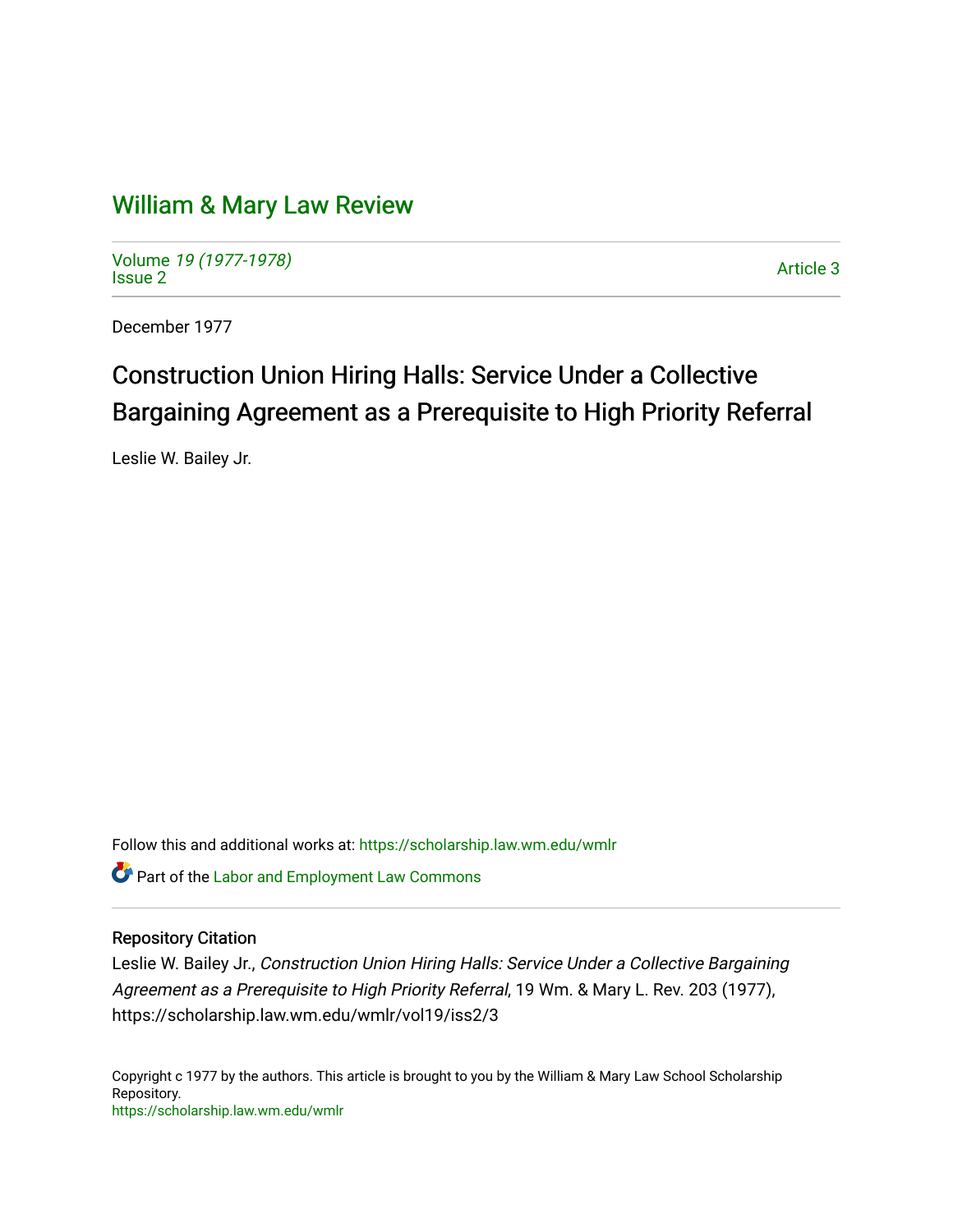## CONSTRUCTION **UNION** HIRING **HALLS:** SERVICE **UNDER A** COLLECTIVE BARGAINING **AGREEMENT AS A** PREREQUISITE TO HIGH PRIORITY REFERRAL

## LESLIE W. BAILEY, **JR.\***

As an employment agency, the union hiring hall can be helpful to "hardhats" and their employers in the building and construction industry. Employment tenure in this industry is intermittent, and hardhats work on a job-by-job basis on projects that frequently are shortlived.' Because the separation in location and time of different projects undertaken by a particular contractor renders permanent employment relationships uneconomical, most workers must seek new employment at the completion of each job, and their employers must forecast labor needs and recruit for upcoming projects. Union hiring halls can supply construction contractors with manpower efficiently, while simultaneously providing for maximum continuity of employment for hardhats within the construction industry's unique circumstances. 2

A construction worker's decision to seek employment through a hiring hall referral system, however, is not always voluntary. Frequently, a person cannot apply for work at the job site or otherwise deal directly with the contractor because an exclusive hiring arrangement exists between the contractor and a union. Collective bargaining agreements may grant the union exclusive authority to refer workers on a priority basis **3** to all projects undertaken while the contract is

**3.** The priority referral provisions involved in Bechtel Power Corp., 223 N.L.R.B. 925, [1975-76] NLRB Dec. **f** 16,750 (1976), *modified,* 229 N.L.R.B. No.

<sup>\*</sup> B.A., University of North Carolina; J.D., College of William and Mary. Former staff attorney, National Right to Work Legal Defense Foundation. The author wishes to thank Dan Heldman of the staff of the National Right to Work Legal Defense Foundation for his assistance in preparing this Article.

**<sup>1.</sup>** S. REP. No. **187,** 86th Cong., **1st** Sess. **27** (1959), *reprinted in* I NLRB, LEGISLATIVE HISTORY **OF** THE LABOR-MANAGEMENT REPORTING **AND** DIsCLosURE **ACT, 1959,** at 423-24 **(1959)** [hereinafter cited as LEGISLATIVE HISTORY].

<sup>2.</sup> For commentary on hiring halls see Craig, *Hiring Hall Arrangements and Practices,* **9** LAB. **L.J. 939 (1958);** Fenton, *Union Hiring Halls Under the Taft-Hartley Act,* 9 LAB. **L.J.** 505 (1958); Kavarsky, *Union Security, Hiring Halls, Right-to-Work Laws and the Supreme Court,* **15** LAB. L.J. 659 (1964); Rains, *Construction Trades Hiring Halls,* **10** LAB. L.J. **363 (1959);** Rothman, *The Development and Current Status of the Law Pertaining to Hiring Hall Arrangements,* 40 VA. L. REV. **871** (1962); Note, *Unilateral Union Control of Hiring Halls: The Wrong and the Remedy,* 70 YALE L.J. **661** (1961).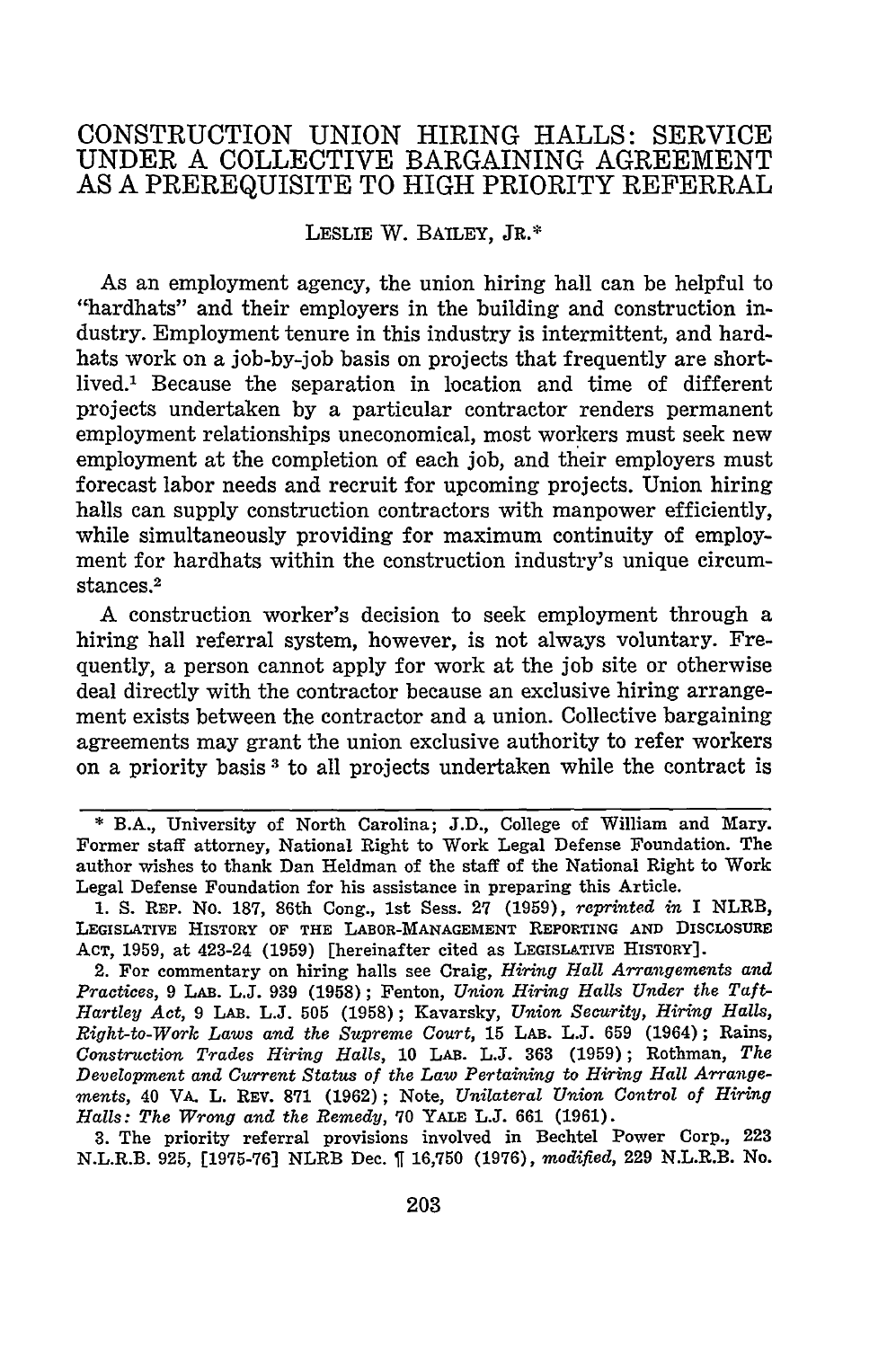84, [1977-78] NLRB Dec. **1** 18,159 (1977), typify those usually contained in an exclusive hiring agreement. Article V of the *Bechtel Power* agreement states: *Section 5.00*

In the interest of maintaining an efficient system of production in the industry, providing for an orderly procedure of referral of applicants for employment, preserving the legitimate interest of the employees in their employment status within the area and of eliminating discrimination in employment because of membership or non-membership in the Union, the parties hereto agree to the following system of referral of applicants for employment:

#### *Section* 5.01

The Union shall be the sole and exclusive source of referrals of applicants for employment.

*Section 5.02*

The Employer shall have the right to reject any applicant for employment.

*Section 5.03*

The Union shall select and refer applicants for employment without discrimination against such applicants by reason of membership or non-membership in the Union and such selection and referral shall not be affected in any way by rules, regulations, by-laws, constitutional provisions or any other aspect or obligation of Union membership policies or requirements. All such selections and referral shall be in accordance with the following procedure:

*Section 5.04*

The Union shall maintain a register of applicants for employment established on the basis of the groups listed below. *Each applicant for employment shall be registered in the highest priority group for which he qualifies.*

*Section 5.05*

Certain qualifications, knowledge, experience are required of anyone being referred as a journeyman electrician.

*Section 5.06 Group I*

*All applicants for employment who* have four (4) or more years experience in the trade, are residents of the geographical area constituting the normal construction labor market, have passed a journeyman's examination given by a duly constituted Local Union of the IBEW, *and who have been employed for a period of at least one (1) year in the last four (4) years under a collective bargaining agreement between the parties of this Addendum.*

*Section 5.07 Group II*

All applicants for employment who have four (4) or more years experience in the trade, and who have passed a journeyman's examination given by a duly constituted Local Union of the IBEW.

*Section 5.08 Group III*

All applicants for employment who have two (2) or more years experience in the trade, are residents of the geographical [area] constituting the normal construction labor market and who have been employed for at least six (6) months in the last three (3) years in the trade *under a collective bargaining agreement between the parties to this Addendum.*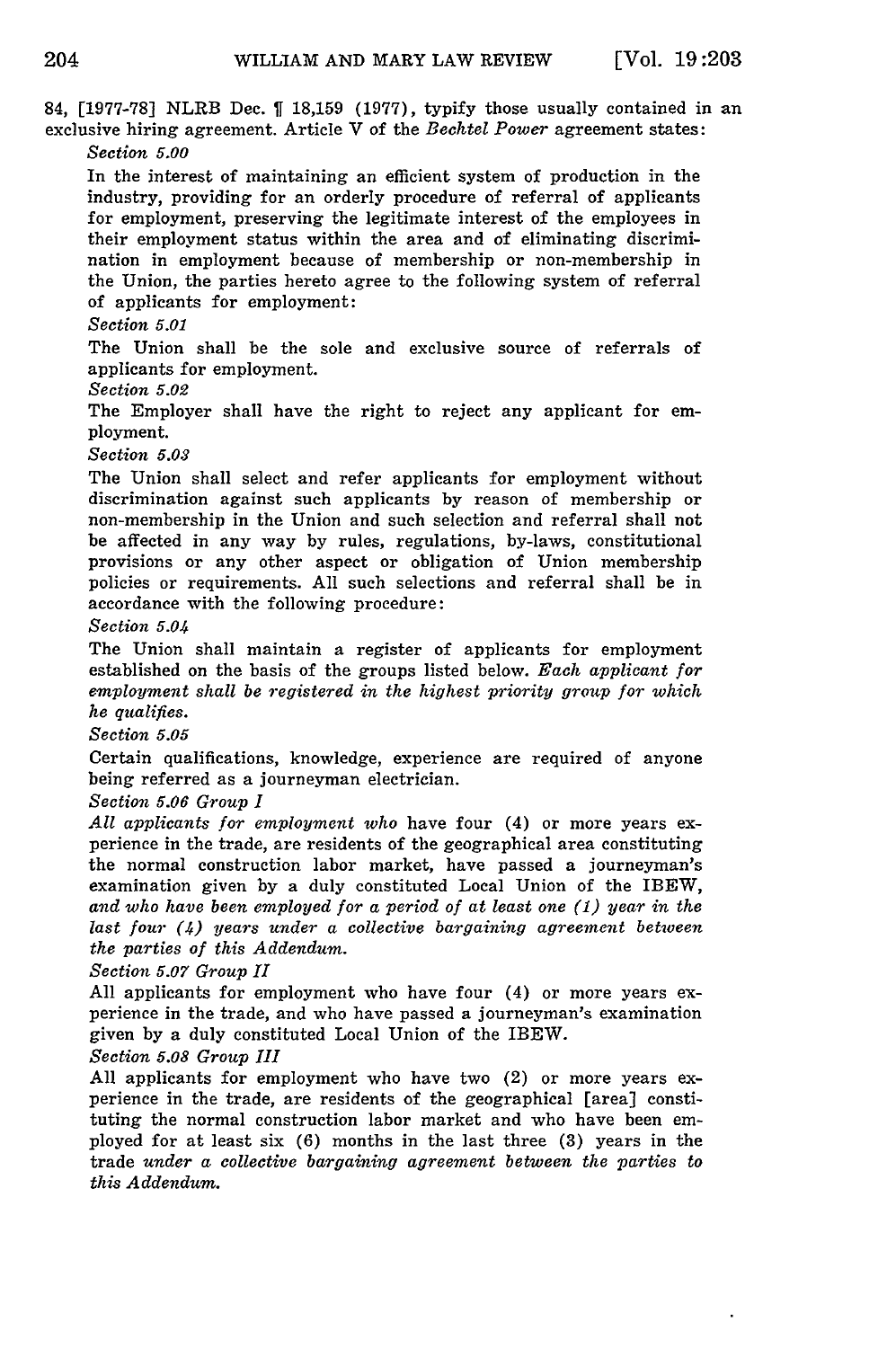in force,4 usually from one to three years. 5 Section **8 (f)** of the National Labor Relations Act  $(NLRA)^6$  authorizes such referral agreements, which customarily are made before the hiring of any workers.<sup>7</sup>

Section 8 (f) permits employers signatory to contracts establishing hiring halls to recognize the union as the bargaining representative

#### *Section 5.09 Group IV*

All applicants for employment who have worked at the trade for more than one (1) year.

*Section 5.10*

If the registration list is exhausted and the Union is unable to refer applicants for employment to the Employer within 48 hours from the time of receiving the Employer's request, Saturdays and holidays excepted, the Employer shall be free to secure applicants without using the referral procedure, but such applicants, if hired, shall have the status of temporary employees. The Employer shall notify the Business Manager promptly of the names and Social Security numbers of such temporary employees, and shall replace such temporary employees as soon as registered applicants for employment are available under the referral procedure.

(emphasis supplied).

4. The Supreme Court recently has held that a contractor does not commit an unfair labor practice under § 8(a) (5) of the National Labor Relations Act, 29 U.S.C. § **158** (a) (5) (1970), by refusing to honor a prehire agreement negotiated with a union that had not yet obtained majority support. NLRB v. Local 103, Int'l Ass'n of Bridge, Structural and Ornamental Iron Workers, **98 S.** Ct. 651, **658** (1978). Therefore, the union may extract an exclusive hiring agreement from an employer, but the agreement is unenforceable until the union attains a majority status. *Id.* at 659-61.

5. LEGISLATIVE HISTORY, *supra* note **1,** at 424.

6. 29 U.S.C. § 158(f) (1971). Section 8(f) states in pertinent part:

It shall not be an unfair labor practice.., for an employer engaged primarily in the building and construction industry to make an agreement covering employees engaged (or who, upon their employment, will be engaged) in the building and construction industry with a labor organization of which building and construction employees are members . . . because (1) the majority status of such labor organization has not been established... prior to the making of such agreement... or (3) such agreement requires the employer to notify such labor organization of opportunities for employment with such employer, or gives such employer labor organization an opportunity to refer qualified applicants for such employment, or (4) such agreement specifies minimum training or experience qualifications for employment or provides for priority in opportunities for employment based upon length of service with such employer, in the industry or in the particular geographical area. . **..**

**7.** LEGIsLATIvE HISTORY, *supra* note 1, at 424-25. *But see* Wilhoit & Gibson, *Can a State Right-to-Work Law Prohibit the Union-Operated Hiring Hall,* **26** LAB. L.J. 301 (1975), which argues that § 8(f) does not specifically permit exclusive hiring halls. *Id.* at 306.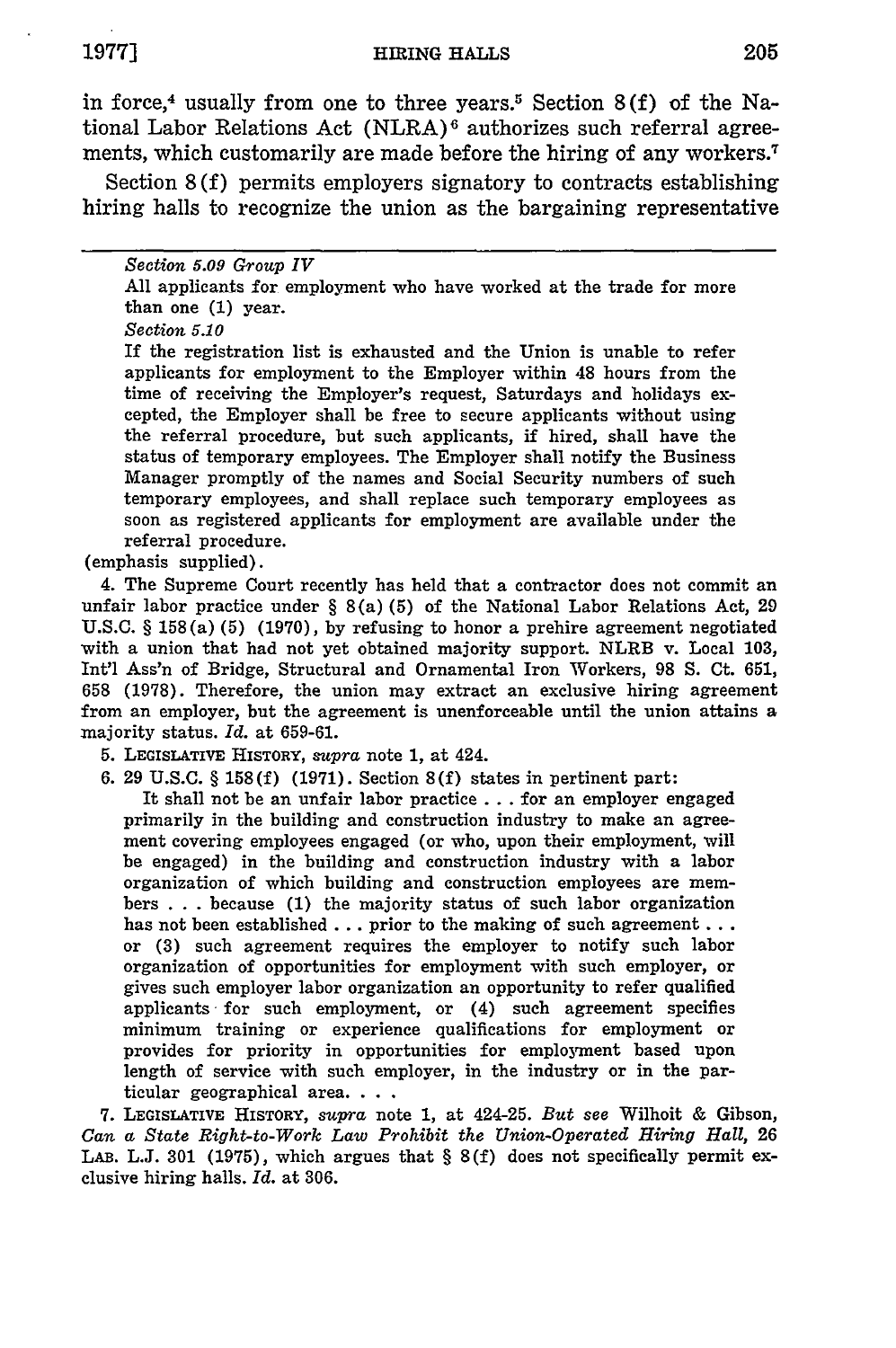of employees not yet hired. Consequently, many potential employees participate neither in the selection of a bargaining representative  $s$ nor in the establishment of the referral system. In the legislative history accompanying section 8(f) Congress observed: "The practice of signing such agreements for future employment is not entirely consistent with Wagner Act rulings of the NLRB [National Labor Relations Board] that exclusive bargaining contracts can lawfully be concluded only if the union makes its agreement after a representative number of employees have been hired." <sup>9</sup> Nevertheless, Congress sanctioned prehire agreements in the construction industry so that contractors could calculate labor costs before bidding on a project and could have a pool of skilled workers available for quick referral.<sup>10</sup>

In permitting prehire agreements section 8 (f) arguably provides to the building trades a partial exemption from the important labor law policy reflected in section 7 of the NLRA,<sup>11</sup> which grants employees the choice either of bargaining through representatives of their own choosing or of refraining from participation in the activities of labor organizations. 12 This deviation from policy commends a narrow construction of section 8 (f) that places no greater a burden on a construction worker's ability to exercise his section **7** rights than is required to fulfill the needs of the building industry.<sup>13</sup> Recognizing the unions' potential abuse of an exclusive job referral power, both Congress and the Supreme Court have limited the types of provisions that may be incorporated into prehire agreements. Thus, contractual provisions establishing the priority of referral for job applicants

10. *Id.*

**11.** 29 U.S.C. § **157** (1970).

12. Section 7 explicitly articulates only one exception to this broad labor policy: an employer and a labor organization that has achieved majority status may establish a security agreement requiring employees to join the union after obtaining employment. *Id. See* NLRA, § 8(a) (3), 29 U.S.C. § 158(a) **(3)** (1970). In the building and construction industry,  $\S 8(f)$  permits inclusion of a similar provision in a prehire agreement. *Id.* § 8(f) (2), 29 U.S.C. § 158(f) (2) (1970).

13. The Supreme Court has stated: "The only special consideration given [unions] in organizational campaigns is  $\S 8(f)$ , which allows 'pre-hire' agreements in the construction industry, but only under careful safeguards preserving workers' rights to decline union representation." Connell Constr. Co. v. Plumbers Local 100, 421 U.S. 616, 632 (1975).

**<sup>8.</sup>** Section 8(f) **(1)** of the NLRA, 29 U.S.C. § **158(f) (1) (1970)** provides an exception to § 9 of the NLRA, 29 U.S.C. § **159** (1970), which requires that collective bargaining representatives initially be selected by a majority vote of employees.

<sup>9.</sup> **LEGISLATIvE** HISTORY, *supra* note **1,** at 424.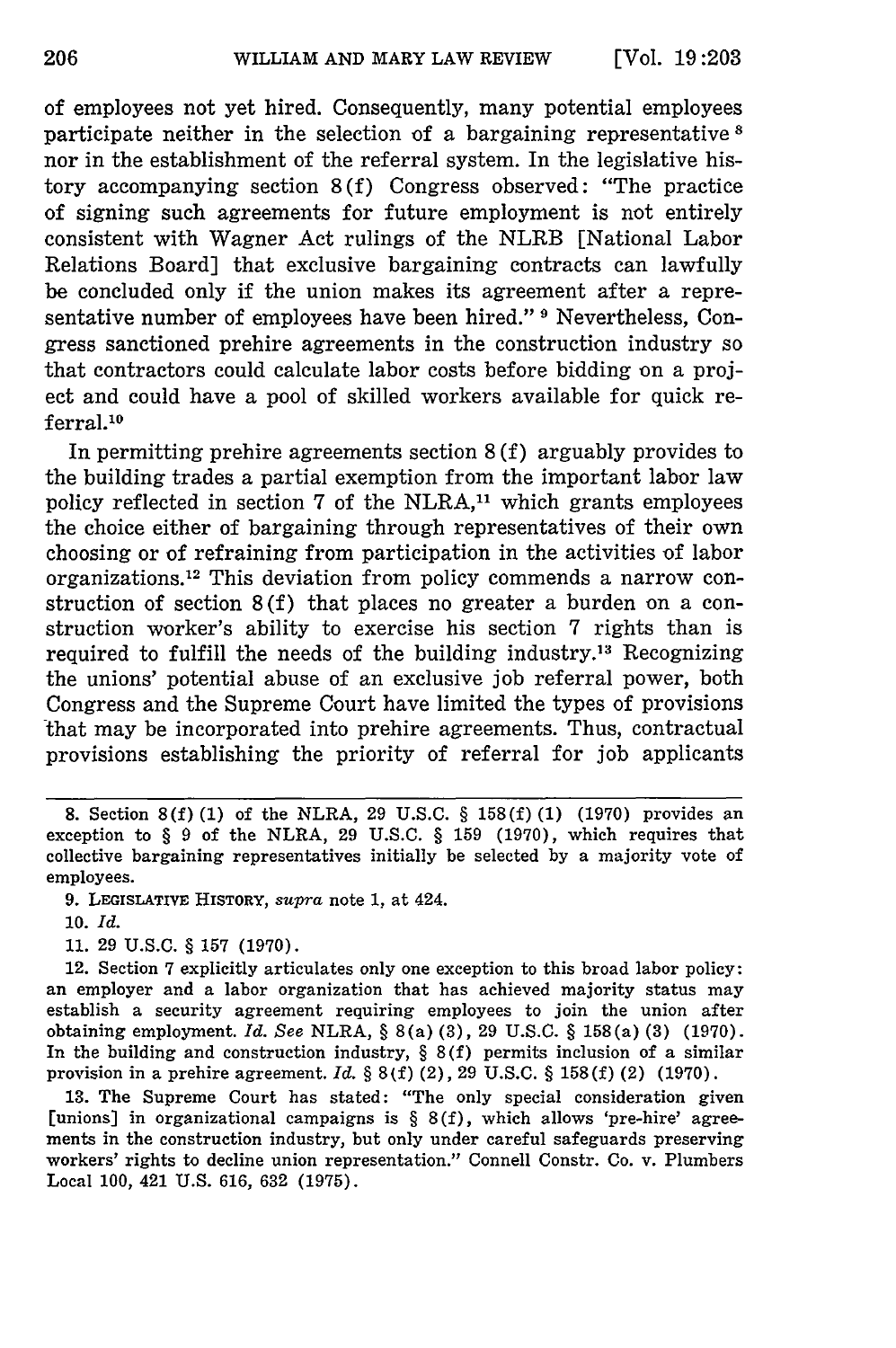must be based on objective criteria 14 that do not interfere excessively with workers' rights subsequently to select their own bargaining agent.<sup>1</sup>

Although many provisions could comply with these liberal requirements, several unions have included a priority referral provision in their prehire agreements that may exceed permissible legal limits.'6 Under this provision, before a construction worker can qualify for the highest priority referral group he must have worked a designated number of years pursuant to a collective bargaining agreement between the signatories to the present contract, regardless of his skill, experience, or prior job performance.<sup>17</sup> Such a priority referral mechanism may protect workers who reside in an area from itinerant laborers' employment competition and may extend preference to employees who have previous experience, either with an employer or in an industry. Section 8(f) (4) authorizes both objectives: prehire agreements may specify "minimum training or experience qualifications for employment or [provide] for priority in opportunities for employment based upon length of service with such employer, in the industry or in the particular geographical area." **'s**

The specific provisions in question, however, award priority according to service under a collective bargaining agreement and do not contain section  $8(f)(4)$ 's limiting language. Consequently, their practical application could produce results not specifically authorized by section 8(f). Nevertheless, the NLRB upheld the validity of this employment priority mechanism in *Interstate Electric Co.,* decided in **1977.19** In *Interstate Electric* the NLRB also gave an expansive inter-

**17.** For the relevant text of a typical prehire agreement establishing a priority referral system based on service under the agreement see §§ 5.04-.09 of the collective bargaining agreement quoted at note **3** *supra.*

**18.** NLRA, § **8(f)** (4), **29 U.S.C.** § **158(f)** (4) **(1970).**

**19. 227** N.L.R.B. **-, -, [1976-77]** NLRB Dec. 1 **17,847,** at **29, 618 (1977).** Prior to *Interstate Electric* the NLRB had held that a collective bargaining agreement giving priority referral because of previous work under a bargaining agreement "penalize[d] employees for having exercised their statutory right to refrain from bargaining collectively through (the Union) in the past, while

<sup>14.</sup> *See* notes 39-41 *infra &* accompanying text.

*<sup>15.</sup> See* text accompanying notes **31-38** *infra.*

<sup>16.</sup> *See* Interstate Elec. Co., **227** N.L.R.B. **-, [1976-77]** NLRB Dec. **f 17,848 (1977);** Local **68** (Howard Electric), **227** N.L.R.B. **-,** [1976-77] NLRB Dec. **f** 17,847 **(1977);** Bechtel Power Corp., 223 N.L.R.B. 925, **[1975-76]** NLRB Dec. 16,750 (1976), *modified,* 229 N.L.R.B. No. 84, [1977-78] NLRB Dec. **1 18,159 (1977);** Local 77, Int'l Bhd. of Painters and Allied Trades (Colorite, Inc.), 222 N.L.R.B. 607, [1975-76] NLRB Dec. 1 **17,113** (1976); Nassau-Suffolk Chapter of Nat'l Elec. Contractor's Ass'n, Inc., **215** N.L.R.B. 894, [1974-75] NLRB Dec. **ff 15,383** (1974).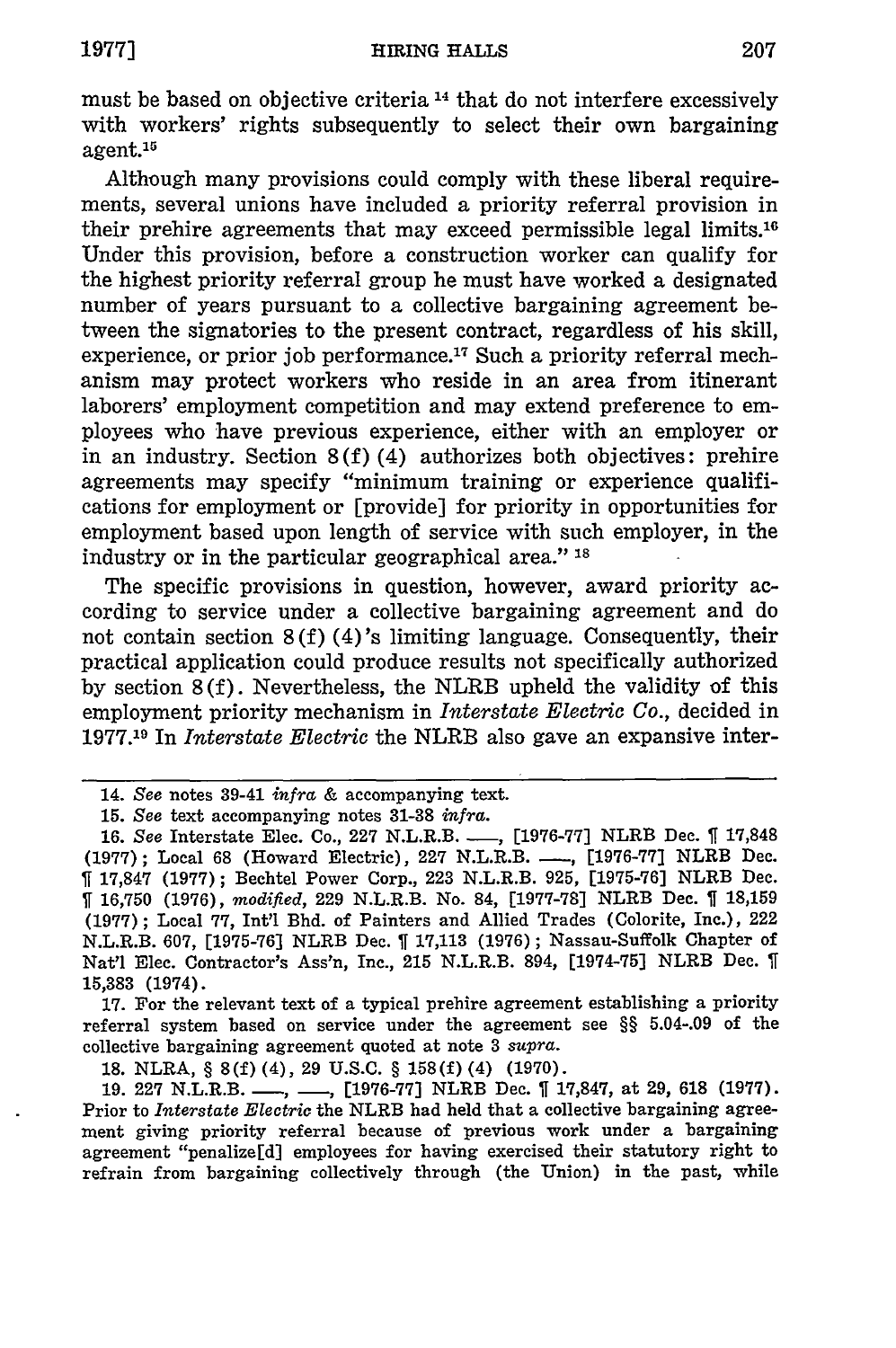pretation to the term "such employer" in section  $8(f)(4)$ , holding that the words not only signify a particular employer signatory to the agreement and for whom a potential employee has worked but also include any member of a multi-employer association signing the agreement or any employer consenting to be bound thereby while performing work in the union's jurisdiction.20

The NLRB's decision in *Interstate Electric* will force employers who subscribe to or consent to be bound by an established multiemployer prehire agreement to extend priority employment status to workers whose experience under the collective bargaining agreement has enabled them to reach the top priority groups. To accommodate these workers, the entering employer may be required to discharge longstanding employees simply because they have not worked under the agreement. *Interstate Electric* thus creates for at least one group of workers an extreme hardship that may be unauthorized by section **8** (f) and therefore violative of their section 7 rights. This Article evaluates whether the priority referral system approved in *Interstate Electric* conforms to the limitations placed on section 7 by section **8** (f). It concludes that, under the NLRB's interpretation of "such employer," the priority mechanism is inconsistent with the purposes of the section 8 (f) exemption and should be invalidated.

## THE SECTION 7 TEST: THE ADDITIONAL RESTRAINTS ON PREHIRE AGREEMENTS

The Supreme Court in *Local 357, International Brotherhood of Teamsters v. NLRB* **21** established the threshold test for determining whether the practices of a union or employer have violated an employee's section 7 rights. Respondent Slater, a union member, customarily had sought employment through the union hiring hall. In August, 1955, however, he obtained casual employment with an employer signatory to a hiring-hall agreement without having been dispatched by the union. Slater's employer discharged him several months later after the union complained that Slater had circumvented

rewarding those employees who have chosen to work in units represented by (the Union)." International Photographers of the Motion Picture Indus., Local 659 (MPO-TV of California Inc.), 197 N.L.R.B. 1187, 1189 [1972] NLRB Dec. 24,388 (1972), *enforced,* 477 F.2d 450 (D.C. Cir. 1973), *cert. denied,* 414 U.S. 1157 (1974) (footnotes omitted), *as quoted in* Bechtel Power Corp., 223 N.L.R.B. 925, 933 [1975-76] NLRB Dec. 16,750 (1976), *modified,* 229 N.L.R.B. No. 84, [1977-78] NLRB Dec. [18,159 (1977).

<sup>20. 227</sup> N.L.R.B. at <sub>-</sub>, [1976-77] NLRB Dec. at 29,618. 21. 365 U.S. 667 (1961).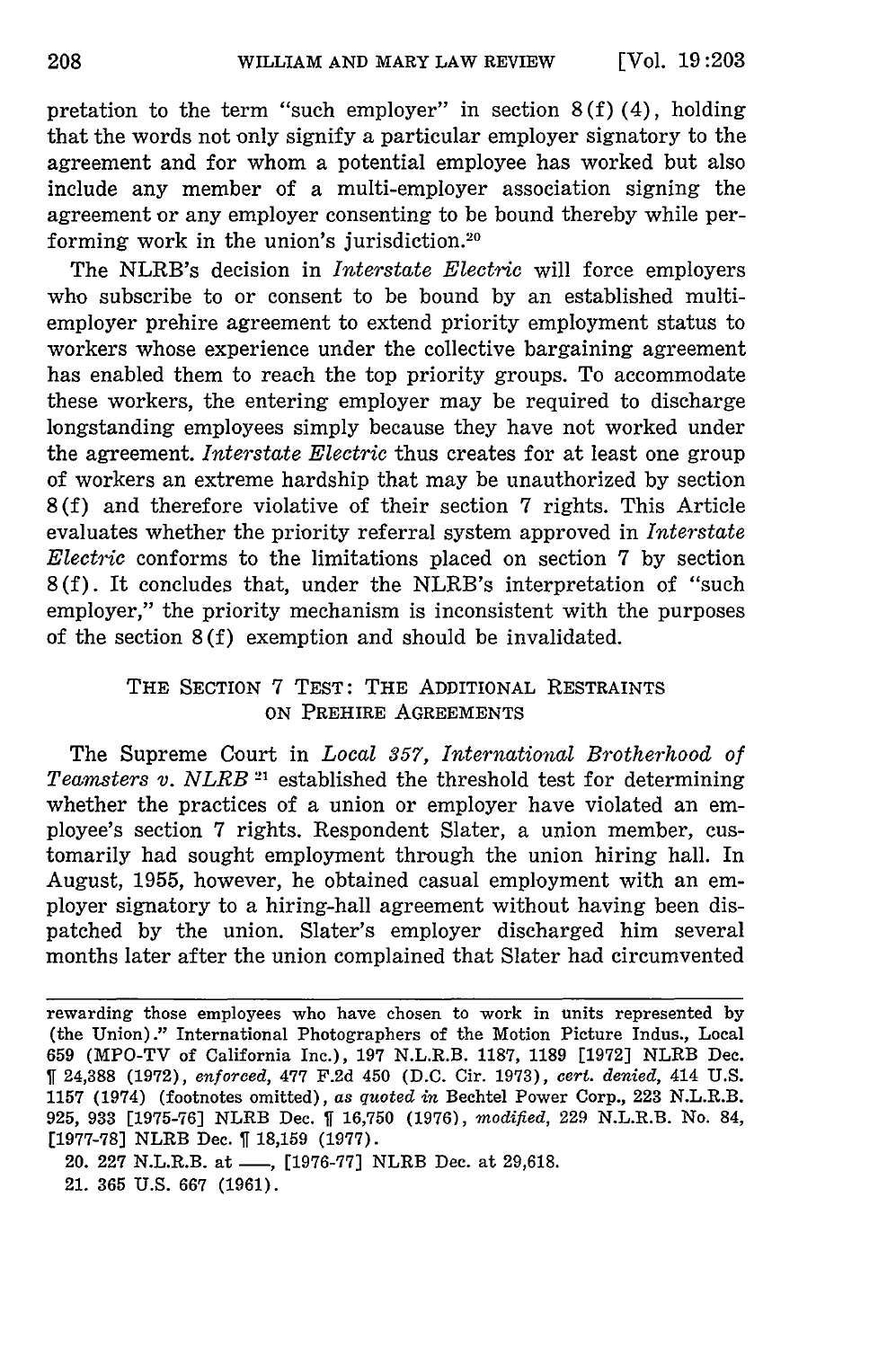the hiring hall in violation of the collective bargaining agreement, which provided:

Casual employees shall, wherever the Union maintains a dispatching service, be employed only on a seniority basis in the Industry whenever such senior employees are available.... Seniority rating of such employees shall begin with a minimum of three months service in the Industry, *irrespective of whether such employee is or is not a member*

*of the Union.* **....** No casual employee shall be employed by any employer who is a party to this Agreement in violation of seniority status if such employees are available and if the dispatching service for such employees is available.<sup>22</sup>

Slater alleged that the enforcement of this clause by the employer and the union interfered with the exercise of his section 7 rights in violation of sections  $8(a) (1)$  and  $8(b) (1)$ , and encouraged union membership by discriminating against him in violation of sections **8** (a) (3) and 8 (b) (1) (A) of the NLRA.23

Although the NLRB 24 and the Court of Appeals for the District of Columbia Circuit 25 held that the hiring hall agreement was illegal per se, the Supreme Court reversed, stating: "There being no express ban of hiring halls in any provision of the [NLRA], those who add one . . . engage in a legislative act. The [NLRA] deals with discrimination either by the employers or unions that encourages or

#### 22. *Id.* at 668.

 $\ddotsc$ 

23. Section 8 of the NLRA provides in pertinent part:

(a) It shall be an unfair labor practice for an employer-

**(1)** to interfere with, restrain, or coerce employees in the exercise of the rights guaranteed in section **[7];**

(3) by discrimination in regard to hire or tenure of employment or any term or condition of employment to encourage or discourage membership in any labor organization . . . ;

(b) It shall be an unfair labor practice for a labor organization or its agents-

**(1)** to restrain or coerce (A) employees in the exercise of the rights guaranteed in section **[7] ... ;**

(2) to cause or attempt to cause an employer to discriminate against an employee in violation of subsection (a) (3) of this section ....

**29 U.S.C.** § 158(a) **(1), (3), (b) (1) (A),** (2) **(1970).**

24. Los Angeles-Seattle Motor Express, Inc., 121 N.L.R.B. **1629, 1630, [1958- 59]** NLRB Dec. 1 55,818 **(1958).**

**25.** Local 357, Int'l Bhd. of Teamsters v. NLRB, **275** F.2d 646, 647 (D.C. Cir. **1960).**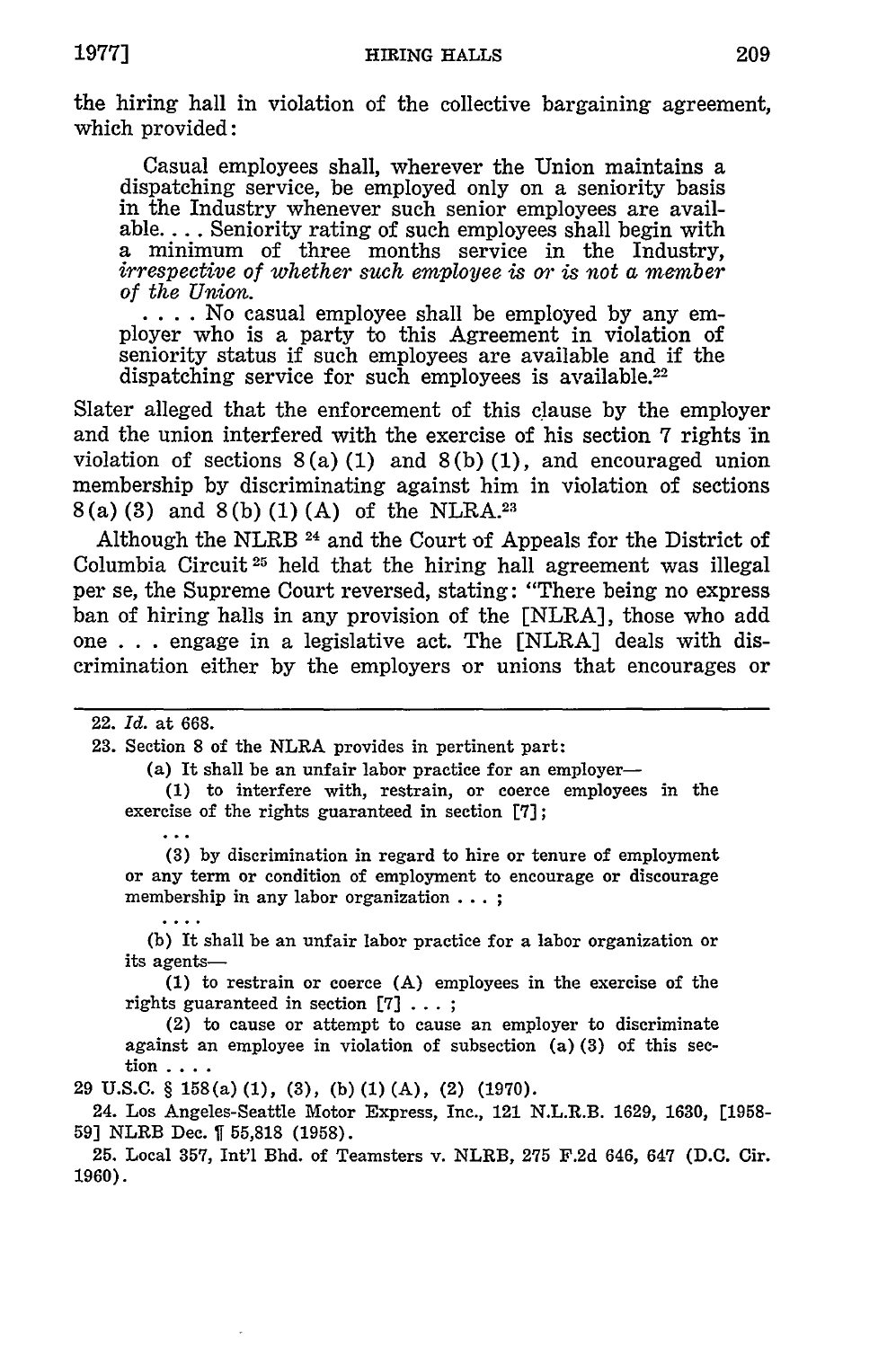discourages union membership." 26 Finding the hiring-hall agreement facially free from discrimination, the Court continued: "When an employer and the union enforce the agreement against union members we cannot say without more that either indulges in the kind of discrimination to which the [NLRA] is addressed." **27** Thus, the Supreme Court has concluded that the provisions of an agreement establishing a hiring hall violate an employee's section 7 rights if they either encourage or discourage union membership through discrimination. If the agreement affects union membership through means other than discrimination, however, the *Local 357* test has not been violated.28

Under the standard enunciated by the Court in *Local 357,* the priority system approved by the NLRB in *Interstate Electric* clearly would violate an employee's section 7 rights if it required that he be a union member to qualify for the highest priority referral group.<sup>29</sup> Instead, the provision requires experience under the collective bargaining agreement, which may be obtained by union and non-union workers alike. A non-union member will not join the union to qualify for the highest priority referral group, because both union and non-union workers can achieve that status only after working under a collective bargaining agreement for the required number of years. Because a worker is neither benefited by union membership nor penalized for the lack of it, the *Interstate Electric* priority referral term does not discriminate to encourage union membership. *Local 357* consequently does not prohibit the provision's enforcement.<sup>30</sup>

Nevertheless, *Local 357* does not legitimize all prehire agreements whose provisions do not conflict with the standard established in that case. In *Local 357* the union that negotiated the hiring hall agreement had attained the status of majority representative. In a situation involving a prehire agreement promulgated pursuant to section 8 (f), however, the future employees have not had an opportunity to select their representative. Consequently, the Supreme Court has intimated that section 8(f) should be construed strictly so that the prehire

30. This analysis pertains only to the facial logic of the referral procedure approved in *Interstate Electric* and not to the practicalities of its application. A more comprehensive examination would require a consideration of such factors as the mechanics of the job market and the effect of psychological pressures.

<sup>26. 365</sup> U.S. at 674 (footnote omitted).

<sup>27.</sup> *Id.*

<sup>28.</sup> *Id.* at 675-76.

<sup>29.</sup> Such a requirement would perpetuate a closed shop, which has been outlawed by § 8(a) (3) of the NLRA. 29 U.S.C. § 158(a) (3) (1970). *See, e.g.,* NLRB v. General Motors Corp., 373 U.S. 734, 740-41 (1963); Local 357, Int'l Bhd. of Teamsters v. NLRB, **365** U.S. 667, 673 (1961).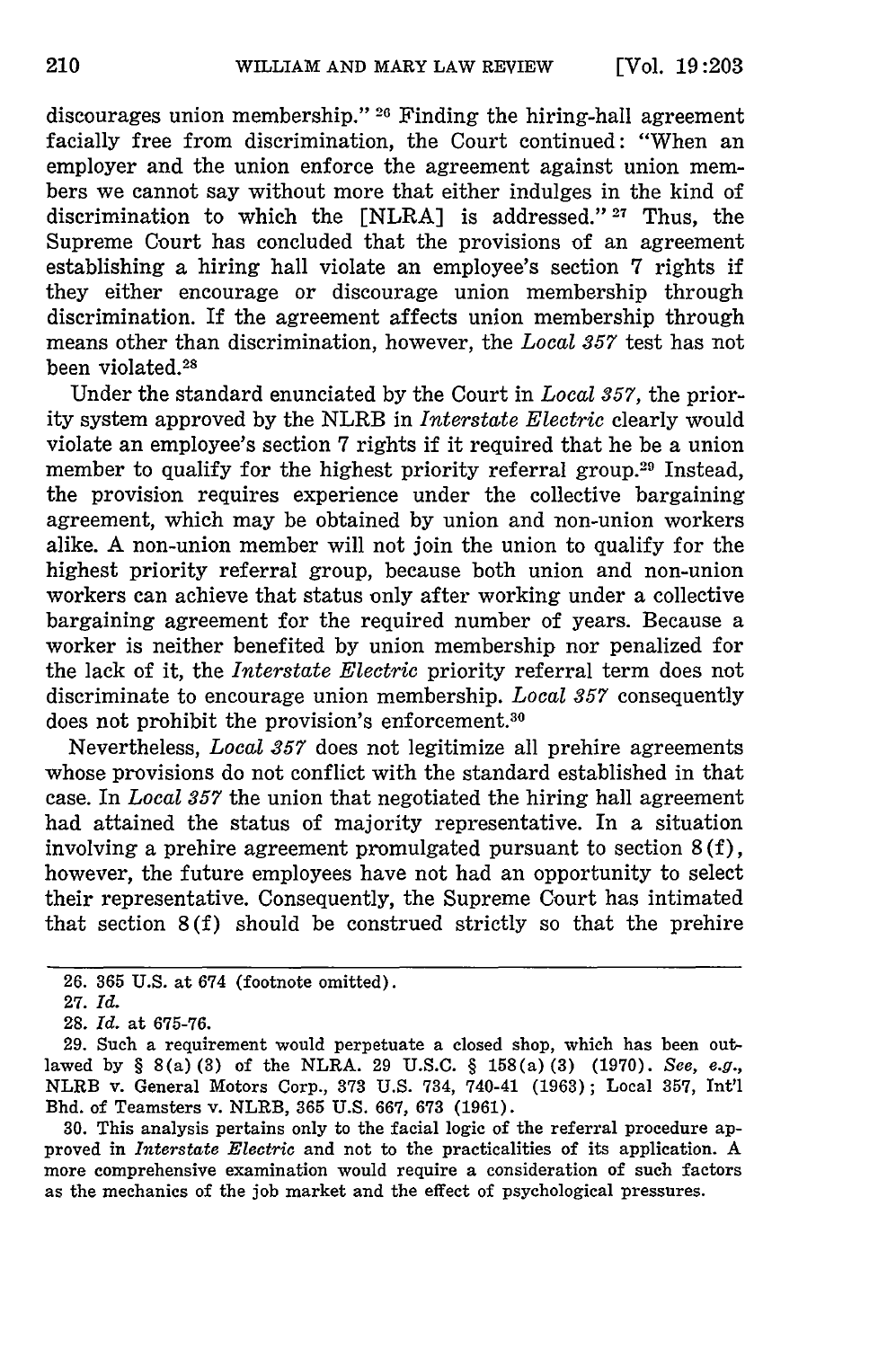agreement does not prevent employees from later petitioning for an election to designate a majority representative.<sup>31</sup>

In *NLRB v. Local 103, International Association of Bridge, Structural and Ornamental Workers* **32** the Court accepted a very narrow construction of section 8 (f). The Court agreed with the NLRB that a union's picketing for more than thirty days without requesting an election constituted an unfair labor practice under section 8 (b) **(7)** of the NLRA,33 although the picketing's purpose was to enforce a prehire agreement.<sup>34</sup> The occurrence of picketing before the employees had been given an opportunity to vote on representation could interfere with their right to select the bargaining agent of their choice.<sup>35</sup> The Court recognized that section 8 (f) created a limited exception to section 7, which ordinarily would prevent the negotiation of prehire agreements,<sup>36</sup> and stated: "Except for  $\S$  8(f), neither the employer nor the union could execute prehire agreements without committing unfair labor practices." **37**

In *Local 103* section 8 (f)'s failure explicitly to authorize picketing intended to force compliance with a prehire agreement influenced the Court to accept the NLRB's decision restricting such practices.<sup>38</sup> The logical extension of *Local 103,* therefore, would be to invalidate, as violative of section **7,** those provisions that are contained in a prehire contract but not authorized expressly by section 8(f). Consequently, a valid priority clause must comply with the statutory policy enunciated by the Congress in the language of section 8 (f).

## SECTION 8(F): A DISCREPANCY BETWEEN CONGRESSIONAL INTENT AND NLRB INTERPRETATION

The legislative history of section 8 (f) indicates that the priority of referral for job applicants must be based on objective criteria.<sup>39</sup> Obviously, both employers and unions will be benefited maximally when the most experienced and skilled construction workers receive priority in job referral. Such a process would best fulfill Congress's

- **33. 27 U.S.C.** § **158(b) (7) (1970).**
- 34. **98 S.** Ct. at **656-61.**
- **35.** *Id.* at **658.**
- **36.** *Id.* at **657.**
- **37.** *Id.* at **659-60.**
- **38.** *Id.* at **658.**
- 39. LEGISLATIVE HISTORY, *supra* note 1, at 424.

**<sup>31.</sup>** *See* NLRB v. Local 103, Int'l Ass'n of Bridge, Structural & Ornamental Workers, **98 S.** Ct. 651, 657-59 **(1978);** Connell Constr. Co. v. Plumbers Local **100,** 421 U.S. 616, 632 (1975).

**<sup>32.</sup>** 98 **S.** Ct. **651 (1978).**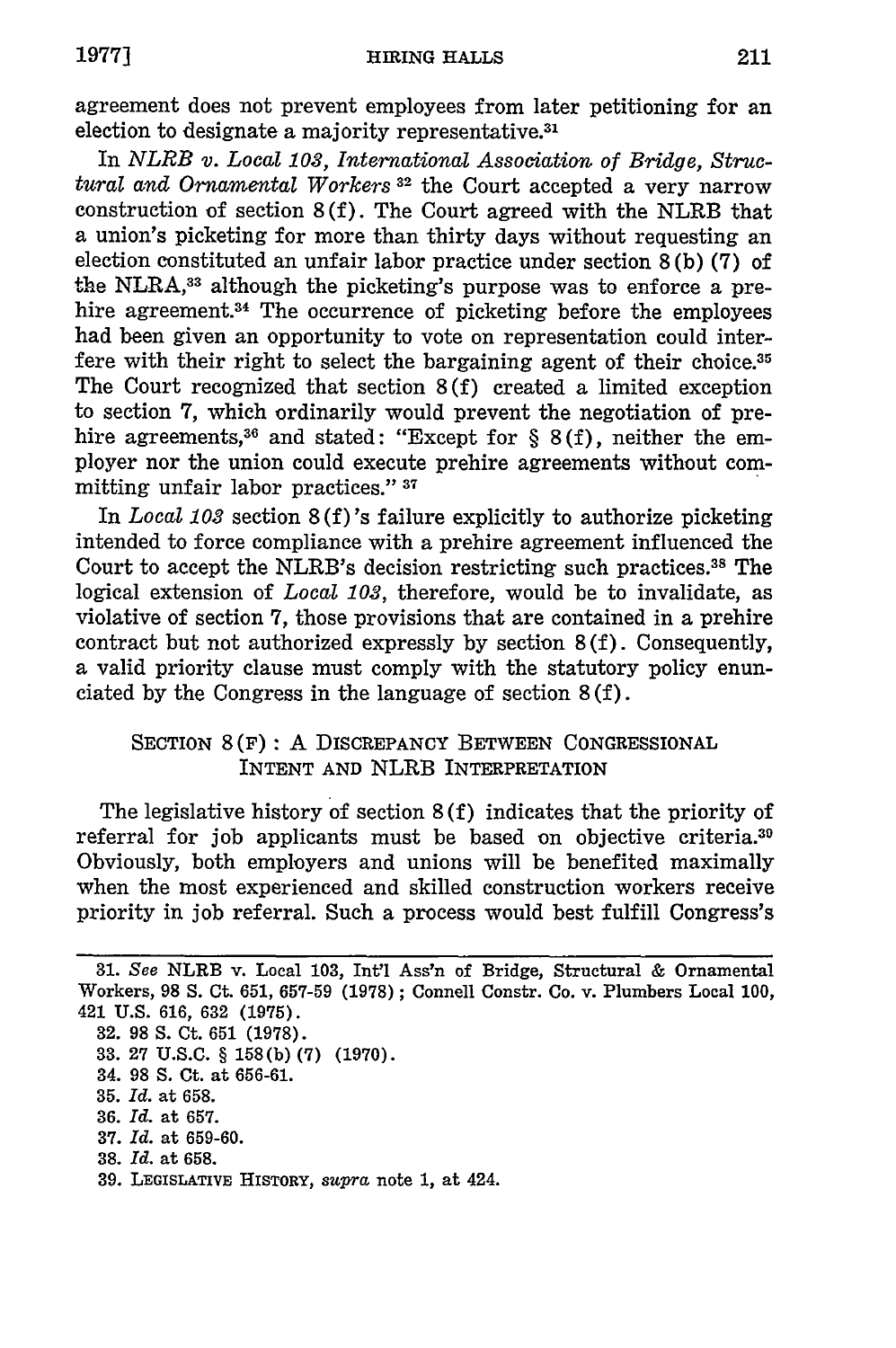policy goal of making available in the construction industry a ready supply of skilled craftsmen. Similarly, both union and non-union construction workers will gain confidence in the union's operation of its hiring hall if its decisions in extending priority among potential employees are governed by such manifestly fair standards as experience and skill.

Although the NLRA's legislative history does not define "objective criteria," the meaning of that term may be derived from the context of its usage in the committee reports. Congress enacted section 8 (f) so that construction contractors could calculate labor costs before submitting bids on projects and could have a group of skilled workmen available for speedy referral.<sup>40</sup> Objective criteria, therefore, should further the legislative purpose of providing contractors with continuous and ready access to a pool of experienced and skilled workers at predictable labor costs, and any provision excluding workers from the highest priority group should accommodate either one or both of these interests. Likewise, an objective criterion should accord equal treatment to all similarly situated workers.

Section 8 **(f)** (4) suggests three possible objective criteria that may be used to establish the priority of employee referral from union hiring halls: residence in a geographical area, experience in an industry, and service with an employer.<sup>41</sup> The referral provision approved in *Interstate Electric* complies partially with all three of these criteria. When implemented within the context of the NLRB's interpretation of section 8(f) (4), however, the provision denies a top priority classification to at least one important group of employees and conflicts with Congress's goal of objectivity.

*Section 8(f) Criteria*

### *Residence in the Area*

The establishment of a residence requirement as a criterion for selection to the highest priority group would protect workers with homes and families within a community against job competition from itinerant laborers and would provide these stationary workers with a measure of job security. This requirement is the least objective of the three standards enunciated in section 8 (f) (4) because no general correlation exists between a worker's area of residence and his experience or skill. The geographical restriction, however, does encourage

<sup>40.</sup> *Id.*

<sup>41.</sup> NLRA, § 8(f) (4), 29 U.S.C. § 158(f) (4) (1970). For the pertinent text of  $\S 8(f)$  (4) see note 6 supra.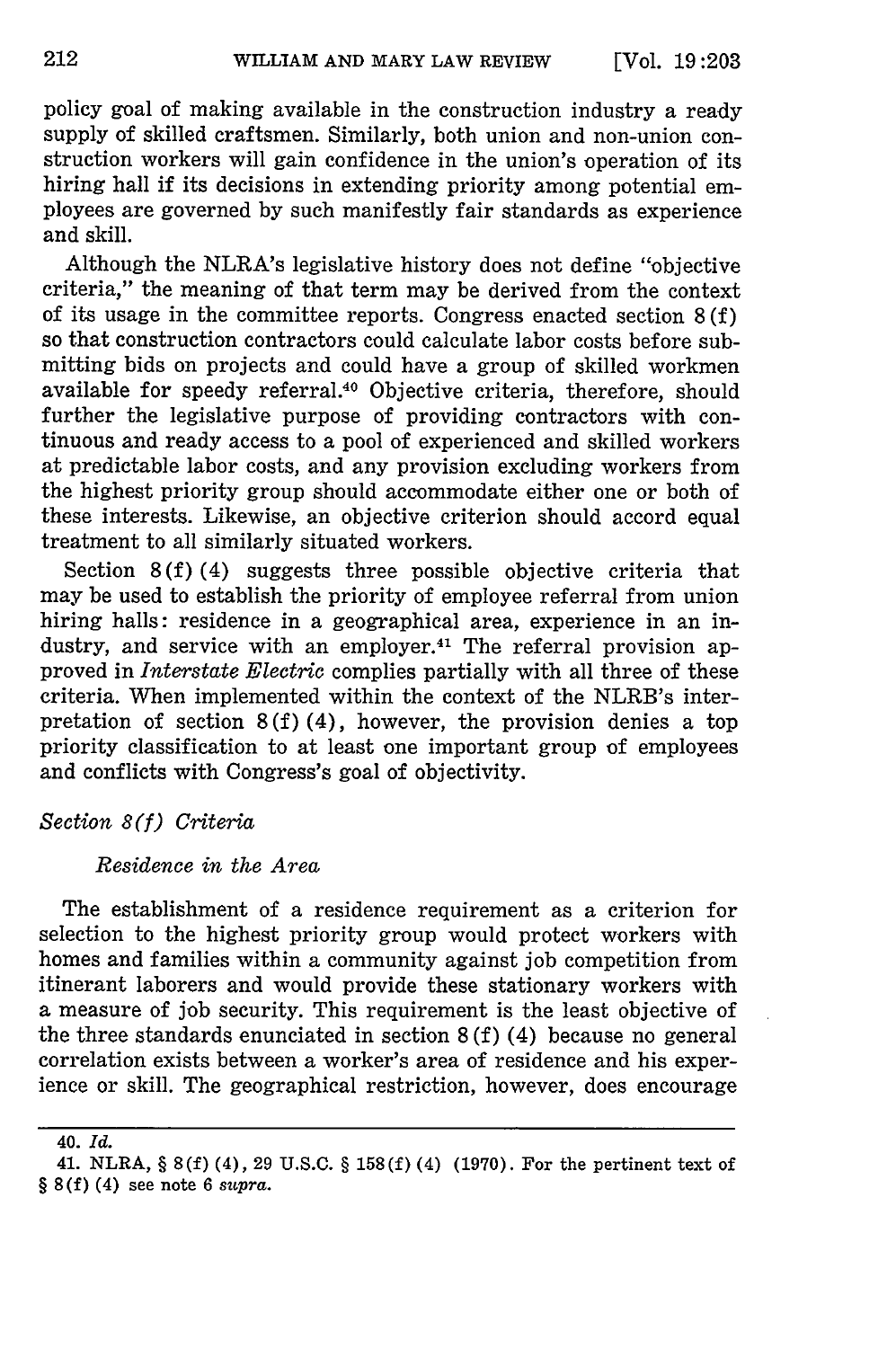HIRING **HALLS**

workers to settle in a particular area and thereby promotes the maintenance of a stable pool of employees from which a contractor may draw. The *Interstate Electric* priority referral mechanism fulfills the goal of protecting workers in a geographical area: to qualify for top priority status, an employee must live in or near the area covered by the collective bargaining agreement at least long enough to obtain the requisite experience under the contract. The classification system is not truly objective, however, because not all workers who have lived in the area for the required number of years receive a top priority ranking. Hence, the provision cannot be justified fully as a geographical restriction.

## *Experience in an Industry*

A contract provision extending a preference in referral to those employees with the most experience in their respective trades can be very beneficial to employers, providing assurance that the contractor will have access to the most capable personnel available. An objective industry experience requirement should award priority to all employees in the relevant trade who have worked a designated number  $\circ$  of years, except as its scope permissibly might be limited by a bona fide residency restriction or a requirement of service with an employer. In addition to requiring experience in the trade, however, the *Interstate Electric* criterion would extend a top priority classification only to those workers who previously had worked under a collective bargaining agreement. This provision prevents some highly skilled employees from obtaining priority in referral merely because they have never worked pursuant to a prehire agreement; consequently, it fails to qualify simply as a term establishing an industrial experience requirement.

## *Service With an Employer*

A third suggested criterion through which employees may be granted priority pursuant to section 8(f) (4) would establish a "length of service with such employer" classification. Although this type of requirement is stricter than the industry experience provision, it provides an even greater benefit to the employer. Workers who qualify under this criterion not only have experience in the industry but also are familiar with the employer's particular operations. In protecting those persons who have worked with a single company, the service with an employer provision also promotes a lower turnover rate in the construction industry.

Nevertheless, the NLRB's opinion in *Interstate Electric* construed the term "such employer" in section 8 (f) (4) to include not only indi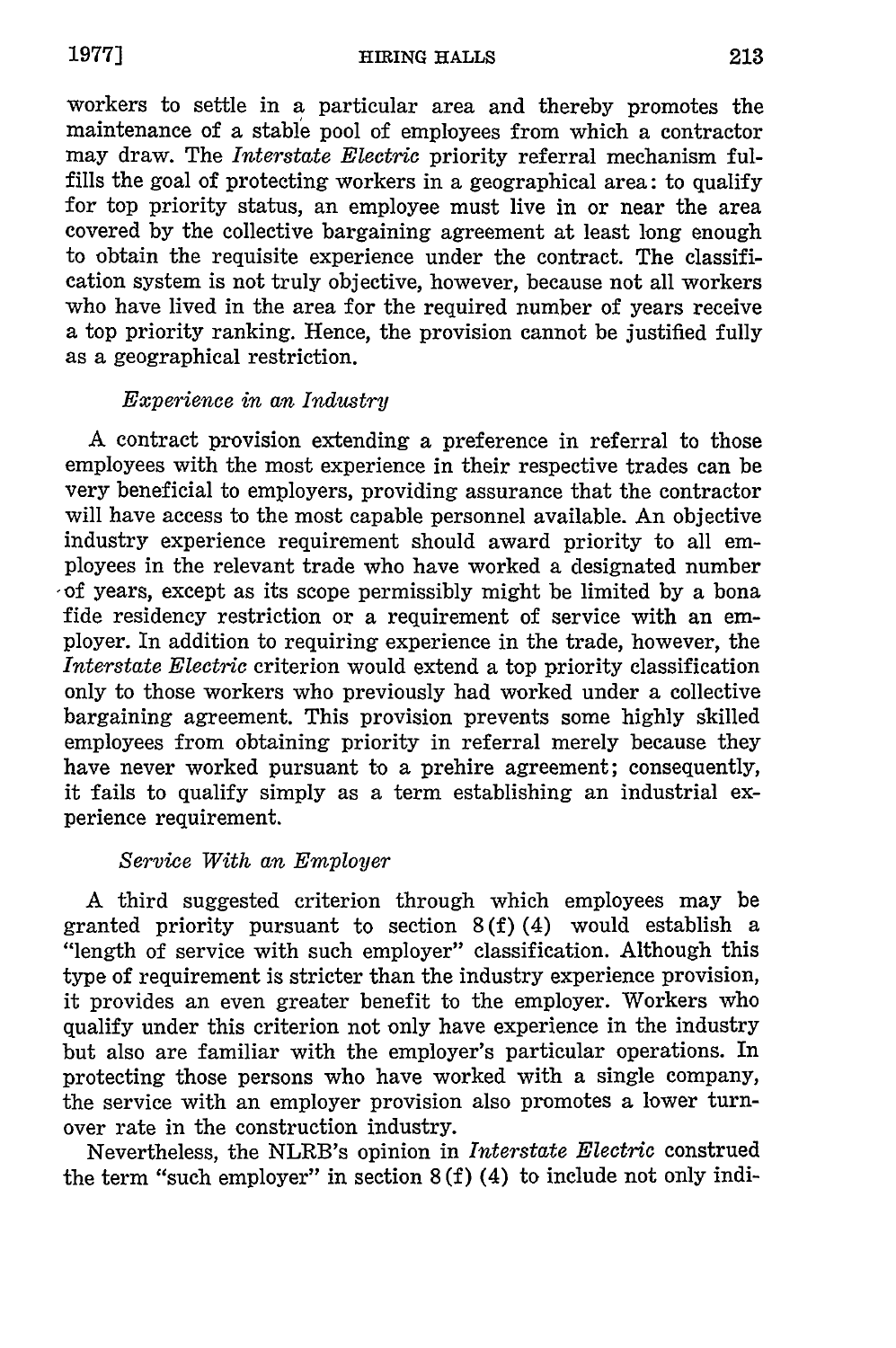vidual employers but also members of signatory multi-employer associations. 42 If the NLRB's interpretation is correct, the advantage to an employer of using this third criterion to establish a priority referral system is eliminated. Because they would lack the requisite experience under the contract, the long-term employees of a company that enters a multi-employer bargaining agreement would be ineligible for a top priority status, although they are the persons Congress intended to protect through its adoption of the "such employer" criterion. The company might be required to discharge its longstanding employees so that it could hire other workers who, although unfamiliar with the business operations of their new employer, nevertheless previously had worked under the contract and attained a privileged classification. Thus, the NLRB's interpretation of "such employer" not only threatens the job security of those persons Congress intended to protect but also promotes an increased rate of employee turnover in the industry.

If Congress had envisioned the construction of "such employer" adopted by the NLRB in *Interstate Electric,* it probably would not have enacted the provision permitting a priority system to be based on service with an employer. The less restrictive criterion of experience in the industry could have permitted the referral of workers whose overall capabilities and whose knowledge of a particular company's operations were indistinguishable from those attributes of employees who worked under a multi-employer collective bargaining agreement. Although the enforcement of a priority provision under the NLRB's interpretation of "such employer" does not discriminate per se by requiring union membership to qualify for priority referral, it clearly forces an employee into unnecessary union contact inasmuch as it discriminates against those workers who previously have not sought employment under the prehire agreement. Consequently, the *Interstate Electric* priority provision should not be upheld under the NLRB's interpretation of "such employer" because it could require the discharge of workers whom Congress intended to protect.

The priority provisions approved in *Interstate Electric* clearly are unacceptable as geographical, experience in the industry, or service with an employer restrictions. Nevertheless, the legislative history of section 8 (f) indicates that these three criteria were not exclusive but merely were illustrative of the types of priority provisions that could be incorporated into a prehire agreement.<sup>43</sup> Even as a separate criterion, however, the *Interstate Electric* clause is invalid: in requiring

<sup>42.</sup> *See* text accompanying note 20 supra.

<sup>43.</sup> **LEGIsLATIVE HISTORY,** supra note **1,** at 424.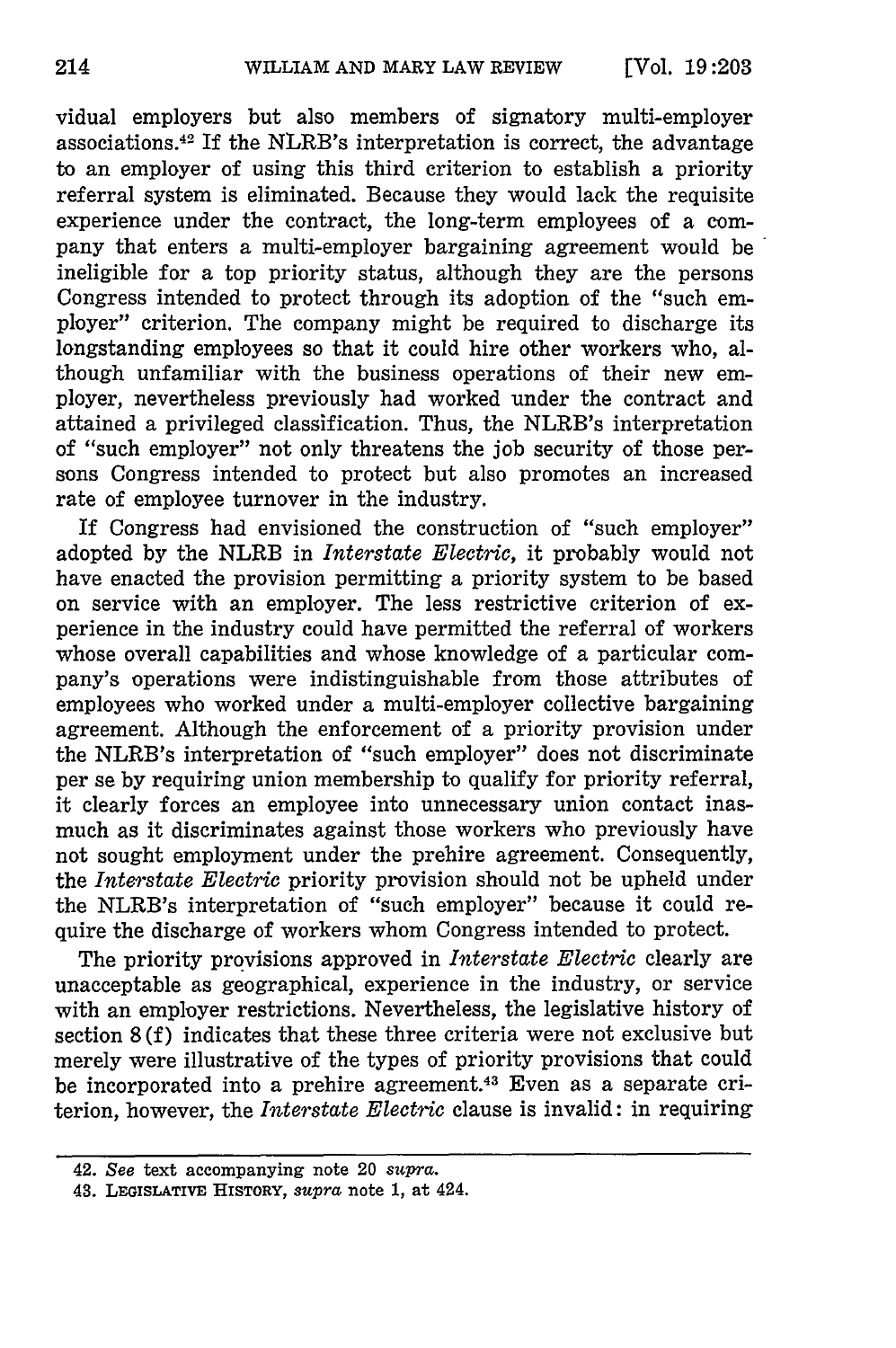service under the contract, it creates a preferred employee group without providing any corresponding benefit to the employer.<sup>44</sup>

## "SUCH EMPLOYER": AN ALTERNATIVE INTERPRETATION

The NLRB's interpretation of "such employer" excludes from a preferred status one employee group that Congress had intended to protect under all of the three criteria enumerated in section 8 (f). These workers comprise the longstanding employees of a company that has been located in the geographical area of the union for an extended time period and that has entered into a multi-employer prehire agreement with the union. If the contract contains a priority provision requiring experience under the agreement, these employees risk the possibility of discharge. 45 This potential consequence should render the provision invalid unless the referral mechanism could be construed to protect these workers. If the term "such employer" in section **8(f)** (4) meant a single employer, its application could not lead to the discharge of the long term employees of a company that enters a prehire agreement containing a referral mechanism similar to that used in *Interstate Electric.* Because no employees would have worked under the contract, none would qualify as a top priority worker, and, unless the company's employees were excluded **by** a valid geographical or industry experience restriction,<sup>46</sup> they would be included in the highest priority referral class established under the agreement. The workers thus could choose to remain in the contractor's employ under the bargaining agreement. Moreover, the company's longstanding employees would be among the first workers to acquire the requisite experience under the contract and thereby to qualify as members of the top priority referral group. $47$ 

<sup>44.</sup> *See* text accompanying notes 40-41 *supra.*

<sup>45.</sup> **All** other employees excluded **by** the *Interstate Electric* referral provision could be denied top priority status through the implementation of restrictions establishing geographical, experience in the industry, and service with an employer requirements.

<sup>46.</sup> For example, all of the employees of a company moving into an area and entering a hiring hall agreement validly could be subordinated under § **8(f)** (4) in favor of local employees. *See* text accompanying note 41 *supra.*

<sup>47.</sup> If a long-term employee had quit his job or was discharged prior to or during the initial period that the agreement was in force, he could not acquire sufficient experience under the contract to be a member of the preferred referral class. Consequently, the employer might be prevented from rehiring the employee, after other workers had qualified as members of the highest priority referral group. This result might be permissible because § **8(f)** (4) may not protect an applicant who, during a period of unemployment, might have become unfamiliar with the employer's current practices.